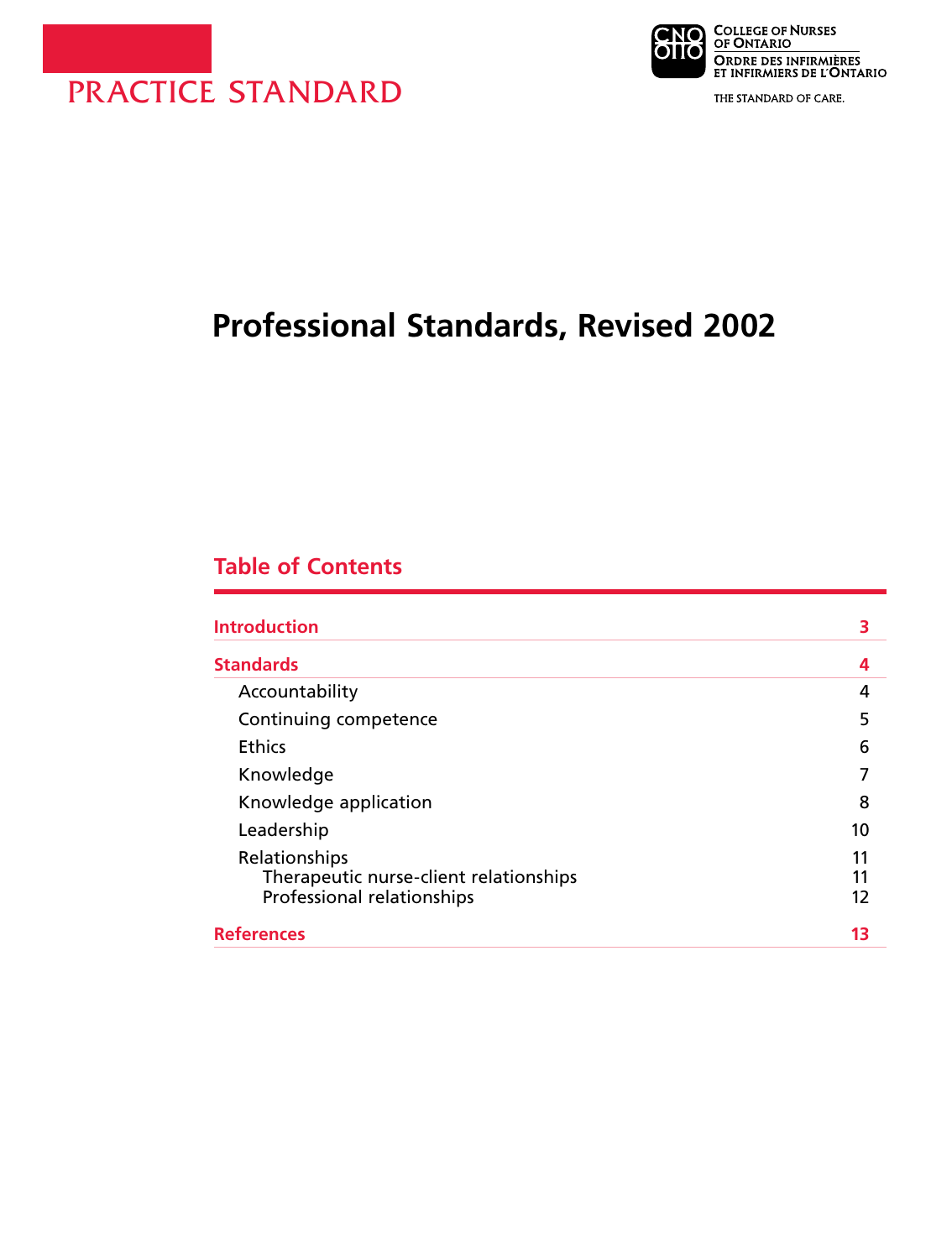

THE STANDARD OF CARE.

## **VISION** Leading in regulatory excellence

#### **MISSION** Regulating nursing in the public interest

*Professional Standards, Revised 2002* Pub. No. 41006 ISBN 978-1-77116-121-3

Copyright © College of Nurses of Ontario, 2018.

Commercial or for-profit redistribution of this document in part or in whole is prohibited except with the written consent of CNO. This document may be reproduced in part or in whole for personal or educational use without permission, provided that:

• Due diligence is exercised in ensuring the accuracy of the materials reproduced;

- CNO is identified as the source; and
- The reproduction is not represented as an official version of the materials reproduced, nor as having been made in affiliation with, or with the endorsement of, CNO.

First published June 1996 as *Professional Standards*

Reprinted January 2000, October 2000

Revised June 2002, Reprinted December 2002, January 2004, December 2005, May 2008. Updated June 2009. Aug 2013. May 2015 example<br>removed p3 (ISBN 1-894557-33-6). Updated August 2018 to clarify reporting requirements under

Additional copies of this document may be obtained by contacting CNO's Customer Service Centre at 416 928-0900 or toll-free in Ontario at 1 800 387-5526.

College of Nurses of Ontario 101 Davenport Rd.aToronto, ON M5R 3P1

[www.cno.org](http://www.cno.org)

Ce fascicule existe en français sous le titre : *Normes professionnelles (éd. révisée 2002)*, no 51006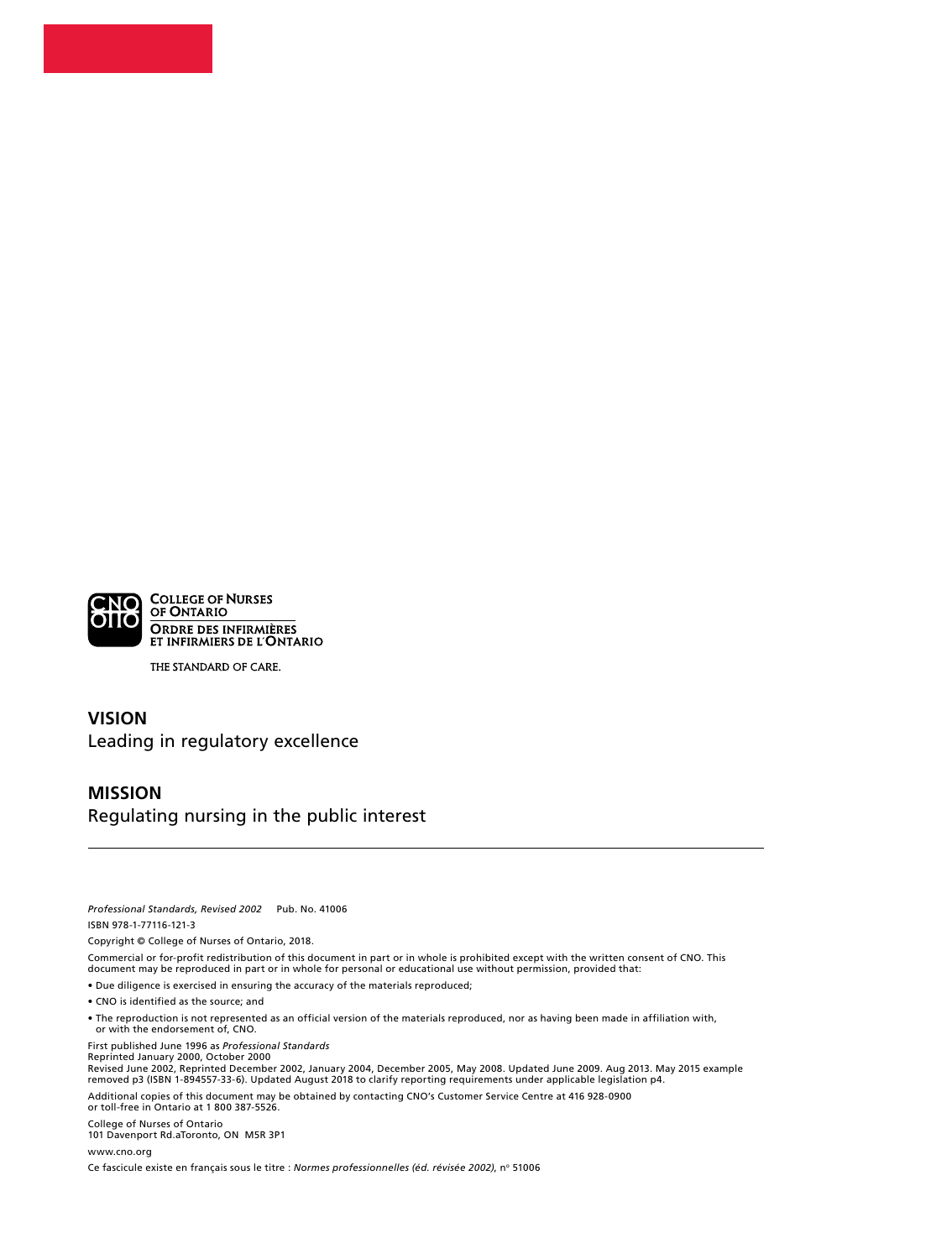<span id="page-2-0"></span>*Nursing standards are expectations that contribute to public protection. They inform nurses of their accountabilities and the public of what to expect of nurses. Standards apply to all nurses regardless of their role, job description or area of practice.* 

# *— College of Nurses of Ontario*

#### **Introduction**

*Professional Standards, Revised 2002* (*Professional Standards*) provides an overall framework for the practice of nursing and a link with other standards, guidelines and competencies developed by the College of Nurses of Ontario (CNO). It describes in broad terms the professional expectations of nurses<sup>1</sup> and applies to all nurses, in every area of practice.

*Professional Standards* includes seven broad standard statements, a description of each statement and indicators that illustrate how the standard may be demonstrated. To help nurses in different practice areas apply the standards, there are indicators for all nurses and for those in administrative, educational and research positions. As well, three of the standards (Knowledge, Knowledge application and Leadership) have indicators for RNs and NPs.

The indicators used in this document are not a complete list, nor do they apply to all nurses at all times. As well, the seven standards are interrelated; an indicator used to illustrate one standard may also demonstrate the application of other standards. How a nurse demonstrates a standard is influenced by the nurse's level of competence, role, practice setting and the situation. It is expected that all nurses will meet the expectations of these professional standards and be able to articulate how they demonstrate the standards in their practice.

#### **Guiding principles**

The following principles guided the development of *Professional Standards*:

- in Ontario, nursing is one profession with two categories — RN (which includes NPs) and RPN;
- the foundational knowledge base of RNs and RPNs is different because of differences in basic nursing education;
- all nurses are accountable for their own decisions and actions and for maintaining competence throughout their career;
- $\blacksquare$  clients<sup>2</sup> are the central focus of the professional services that nurses provide and as partners in the decision-making process, clients ultimately make their own decisions;
- $\blacksquare$  the goal of professional practice<sup>3</sup> is to obtain the best possible outcome for clients, with no unnecessary exposure to risk of harm; and
- all nurses continually enhance their knowledge through education, experience and selfassessment. Nurses can become experts in an area of practice within their category.

A standard is an authoritative statement that sets out the legal and professional basis of nursing practice.

All standards of practice provide a guide to the knowledge, skills, judgment and attitudes that are needed to practise safely. They describe what each nurse is accountable and responsible for in practice. Standards represent performance criteria for nurses and can interpret nursing's scope of practice to the public and other health care professionals. Standards can be used to stimulate peer feedback, encourage research to validate practice and generate research questions that lead to improvement in health care delivery. Finally, standards aid in developing a better understanding and respect for the various and complementary roles that nurses have.

<sup>1</sup>  In this document, *nurse* refers to a Registered Practical Nurse (RPN), Registered Nurse (RN) and Nurse Practitioner (NP).

 $^2$  A client is a person with whom the nurse is engaged in a therapeutic relationship. In most circumstances, the client is an individual but the client may also include family members and/or substitute decision-makers. The client can also be a group (e.g., therapy), community (e.g., public health) or population (e.g., children with diabetes).

<sup>3</sup>  In this document *professional practice* is defined as the care and/or services that nurses provide to clients. Care/services is the process of working with clients to identify care needs, and to establish, implement and continually evaluate plans of care.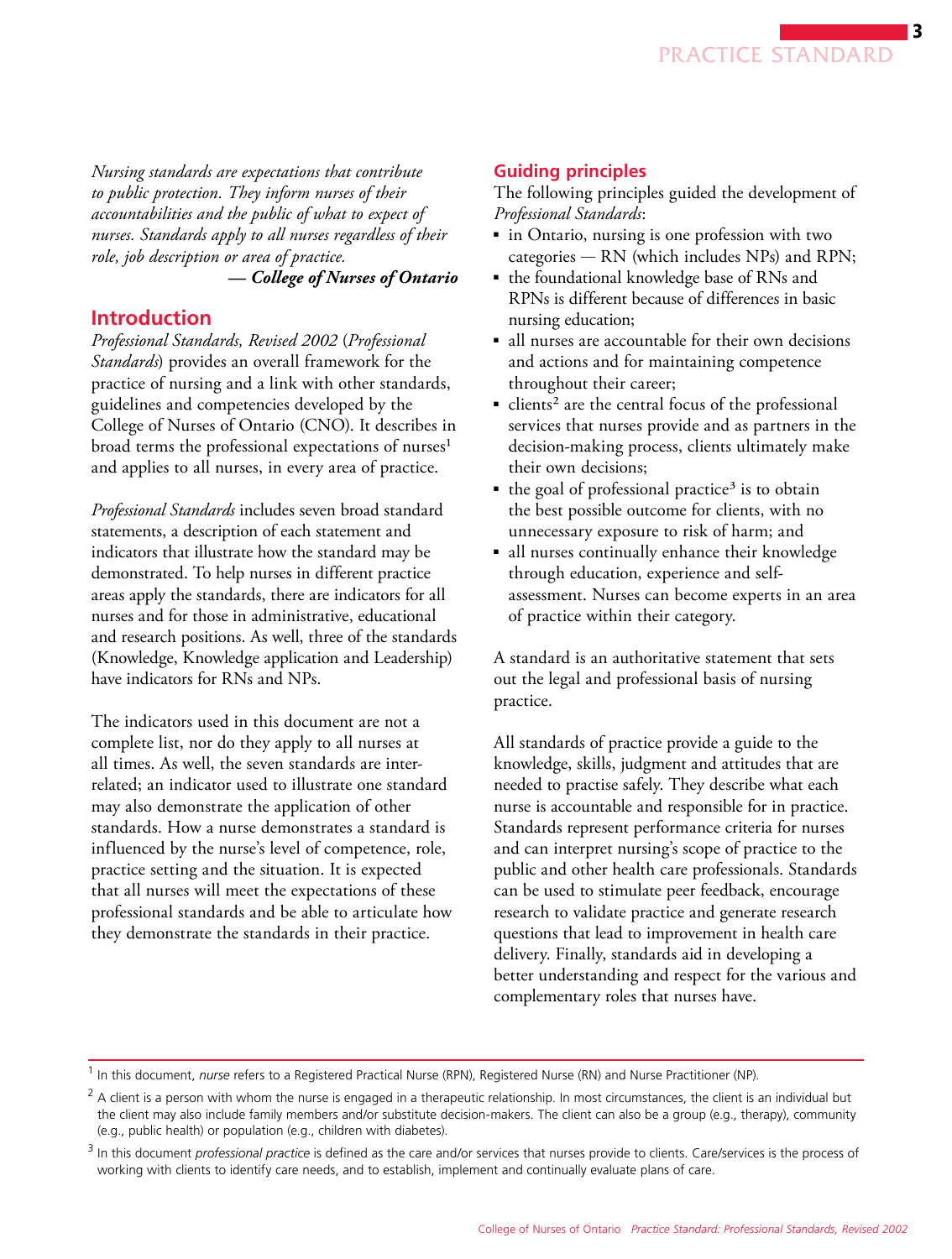# **Standards**

<span id="page-3-0"></span>**4**

The seven standards are presented in alphabetical order. All standards have equal importance and are interconnected.

#### **Accountability**

*Each nurse is accountable to the public and responsible for ensuring that her/his practice and conduct meets legislative requirements and the standards of the profession.* 

Nurses are responsible for their actions and the consequences of those actions. They're also accountable for conducting themselves in ways that promote respect for the profession. Nurses are not accountable for the decisions or actions of other care providers when there was no way of knowing about those actions.

# **Indicators**

#### A nurse demonstrates the standard by:

- identifying her/himself and explaining her/his role to clients;
- providing, facilitating, advocating and promoting the best possible care for clients;
- advocating on behalf of clients;
- seeking assistance appropriately and in a timely manner;
- sharing nursing knowledge and expertise with others to meet client needs;
- ensuring practice is consistent with CNO's standards of practice and guidelines as well as legislation;
- taking action in situations in which client safety and well-being are compromised;
- ■ maintaining competence and refraining from performing activities that she/he is not competent in;
- taking responsibility for errors when they occur and taking appropriate action to maintain client safety;
- reporting to the appropriate authority any health care team member or colleague whose actions or behaviours toward clients are unsafe or unprofessional, or indicate abuse<sup>4</sup>, in accordance with applicable legislation, including (but not limited to):
	- ◗ the *Long-Term Care Homes Act, 2007*;
	- ◗ the *Child, Youth and Family Services Act, 2017*; ◗ the *Public Hospitals Act*, and
- reporting sexual abuse of a client by a regulated health professional to the appropriate regulatory college, as legislated in the *Regulated Health*

*Professions Act, 1991*.

#### In addition, a nurse in an administrator role demonstrates the standard by:

- ensuring that mechanisms allow for staffing decisions that are in the best interest of clients and professional practice;
- ensuring the appropriate use, education and supervision of staff;
- advocating for a quality practice setting that supports nurses' ability to provide safe, effective and ethical care; and
- ■ creating an environment that encourages ongoing learning.

#### A nurse in an educator role demonstrates the standard by:

- ensuring the appropriate supervision of students;
- communicating the level of preparation of the student and the objectives of the learning experience;
- using standards of practice and evidence-based knowledge to educate students; and
- ensuring that nurses receive the appropriate education, support and supervision when acquiring new knowledge and skills.

## A nurse in a researcher role demonstrates the standard by:

■ ensuring the safety and well-being of the client above all other objectives, including the search for knowledge.

<sup>&</sup>lt;sup>4</sup> Abuse means the misuse of the power imbalance intrinsic in the nurse-client relationship. It can also mean the nurse betraying the client's trust, or violating the respect or professional intimacy inherent in the relationship, when the nurse knew, or ought to have known, the action could cause, or could be reasonably expected to cause, physical, emotional or spiritual harm to the client. Abuse may be verbal, emotional, physical, sexual, financial or take the form of neglect. For a detailed explanation, read Appendix A in the *Therapeutic Nurse-Client Relationship* practice standard at [cno.org/standards.](http://cno.org/standards)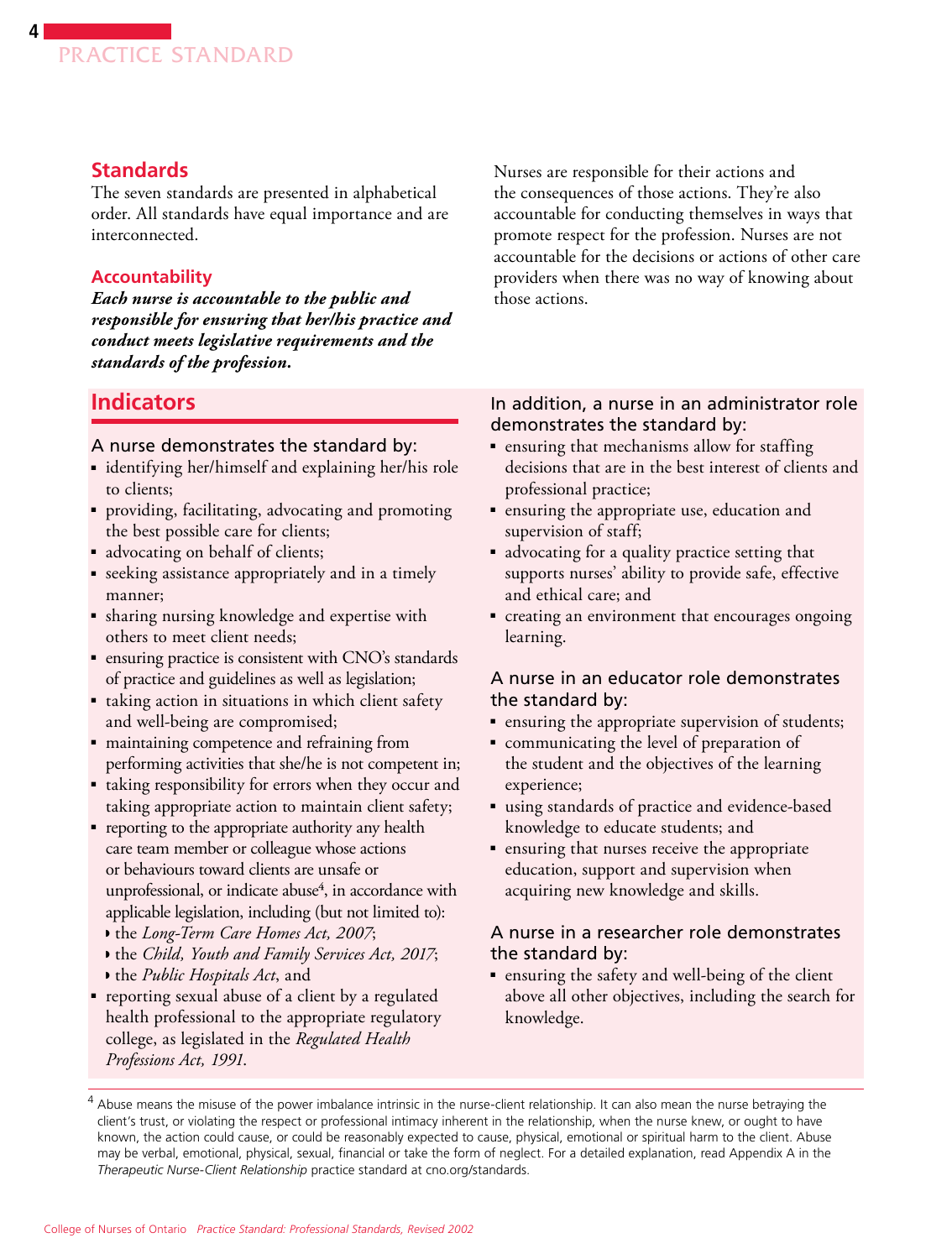#### <span id="page-4-0"></span>**Continuing Competence**

*Each nurse maintains and continually improves her/his competence by participating in the College of Nurses of Ontario's Quality Assurance (QA) Program.* 

Competence is the nurse's ability to use her/his knowledge, skill, judgment, attitudes, values and beliefs to perform in a given role, situation and practice setting. Continuing competence ensures

# **Indicators**

#### A nurse demonstrates the standard by:

- assuming responsibility for her/his own professional development and for sharing knowledge with others;
- investing time, effort and other resources to improve knowledge, skills and judgment;
- engaging in a learning process to enhance her/his practice;
- participating in the College's QA Program. Participation includes:
	- ◗ performing a self-assessment;
	- ◗ seeking peer input;
	- ◗ developing a learning plan;
	- ◗ implementing the plan; and
	- ◗ evaluating the outcomes of the plan;
- keeping records of participation in QA Program activities;
- providing colleagues with feedback that encourages professional growth;
- participating in Practice Assessment when selected;
- advocating for quality practice improvements in the workplace; and
- working together to create quality practice settings that promote continuing competence.

that the nurse is able to perform in a changing health care environment. Continuing competence also contributes to quality nursing practice and increases the public's confidence in the nursing profession.

Participation in CNO's QA Program helps nurses engage in activities that promote or foster lifelong learning. The program helps nurses maintain and improve their competence and is a professional requirement.

#### In addition, a nurse in an administrator role demonstrates the standard by:

- supporting nurses to become reflective practitioners;
- encouraging nurses to engage in ongoing learning;
- seeking opportunities for nurses to participate in continual learning activities;
- seeking opportunities to incorporate reflective practice into agency professional development systems; and
- advocating for a quality practice setting.

#### A nurse in an educator role demonstrates the standard by:

- supporting students and nurses in becoming reflective practitioners;
- developing, implementing and facilitating learning activities that help nurses enhance their practice; and
- supporting nurses in engaging in ongoing learning.

- encouraging the evaluation of practice through research; and
- communicating best-practice research findings to others.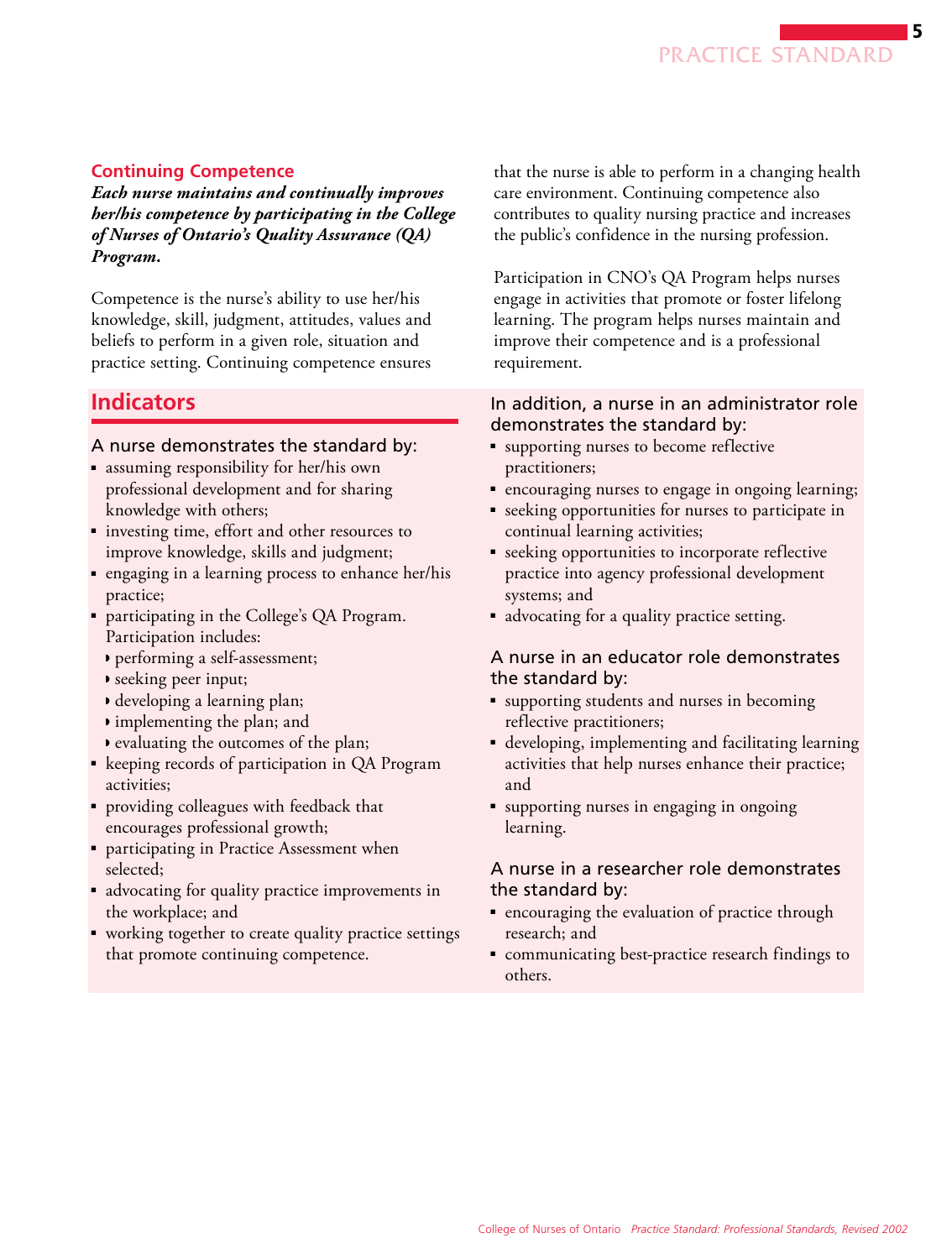## **Ethics**

<span id="page-5-0"></span>**6**

*Each nurse understands, upholds and promotes the values and beliefs described in* CNO's **Ethics**  *practice standard.* 

Ethical nursing care means promoting the values of client well-being, respecting client choice, assuring

# **Indicators**

#### A nurse demonstrates the standard by:

- identifying ethical issues and communicating them to the health care team;
- identifying options to resolve ethical issues;
- evaluating the effectiveness of the actions taken to resolve ethical issues; and
- identifying personal values and ensuring they do not conflict with professional practice.

#### In addition, a nurse in an administrator role demonstrates the standard by:

- ■ creating environments that promote and support safe, effective and ethical practice;
- valuing the time that's taken to resolve ethical issues;
- advocating for resources and establishing mechanisms to assist nurses in recognizing and resolving ethical issues;
- supporting nurses in developing skills to recognize

privacy and confidentiality,<sup>5</sup> respecting the sanctity and quality of life, maintaining commitments, respecting truthfulness and ensuring fairness in the use of resources. It also includes acting with integrity, honesty and professionalism in all dealings with the client and other health care team members.

and manage ethical issues; and

■ facilitating/advocating for nursing input on ethics committees.

#### A nurse in an educator role demonstrates the standard by:

- encouraging and supporting critical thinking and dialogue about ethical issues; and
- assisting nurses and students in identifying resources to improve recognition and resolution of ethical issues.

- ensuring that the client has all the information necessary to make informed decisions;
- advocating for nursing involvement on ethical review boards;
- participating in the ethical review of research; and
- ensuring ethical guidelines are followed to protect research participants.

<sup>5</sup> For more information, refer to the *Freedom of Information Protection of Privacy Act.* 

<sup>6</sup> Canadian Nurses Association. (1994). *Ethical Guidelines for Nurses in Research Involving Human Participants*.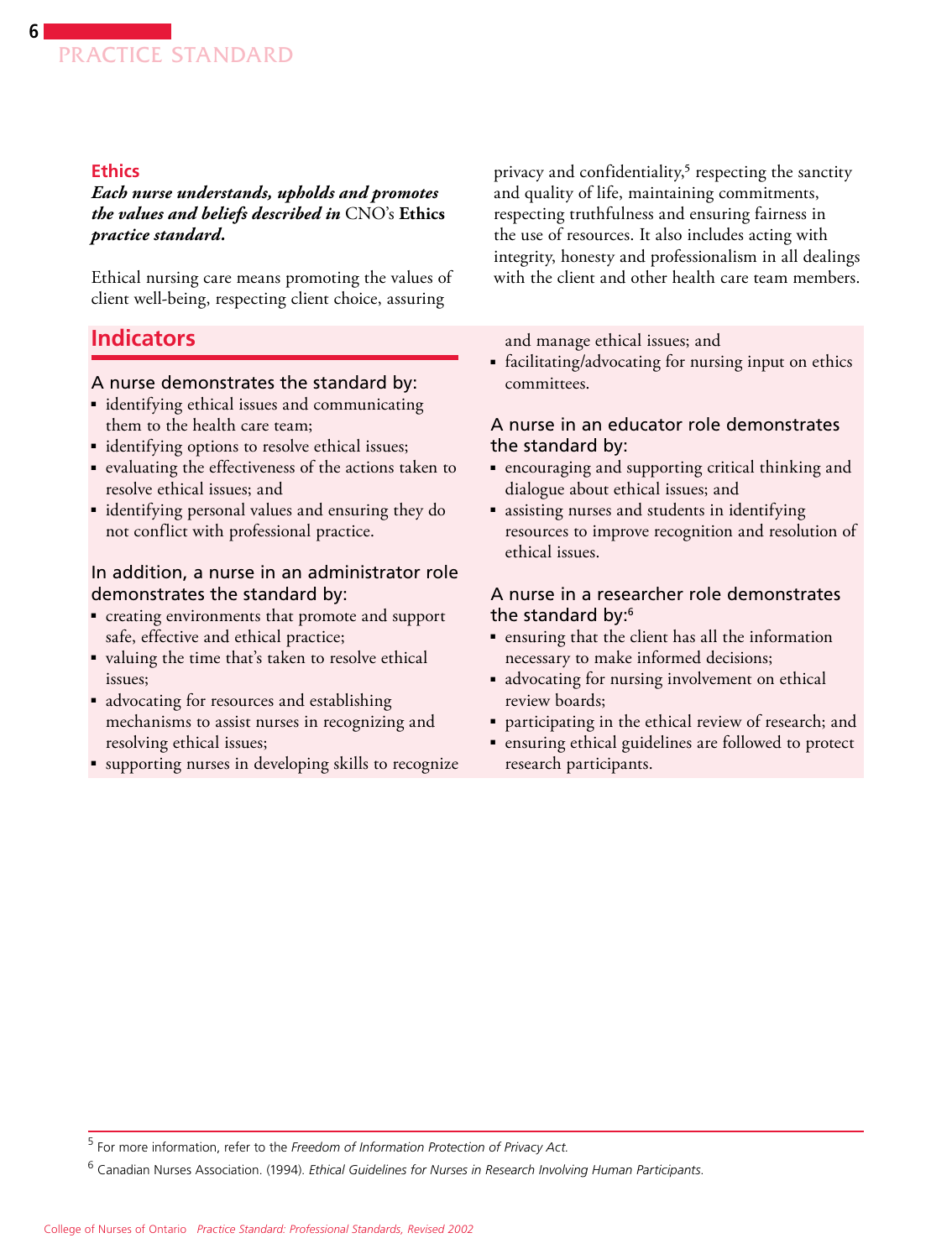# <span id="page-6-0"></span>**Knowledge**

*Each nurse possesses, through basic education and continuing learning, knowledge relevant to her/ his professional practice.* 

RNs, RPNs and NPs study from the same body of nursing knowledge. RPNs study for a shorter period of time than RNs and NPs. They have a more focused or basic foundation of knowledge in

# **Indicators**

# A nurse demonstrates the standard by:

- providing a theoretical and/or evidence-based rationale for all decisions;
- being informed and objective about the various nursing roles and their relationship to one another;
- being informed about nursing and its relationships in the health care delivery system;
- understanding the legislation and standards relevant to nursing and the practice area;
- understanding the knowledge required to meet the needs of complex clients;
- having knowledge of how bio-psychosocial needs and cultural background relate to health care needs;
- knowing where/how to access learning resources, when necessary;
- seeking and reviewing research in nursing, the health sciences and related disciplines;
- using research to inform practice/professional service; and
- being aware of how practice environments affect professional practice.

## In addition, an RN or NP demonstrates the standard by:

- contributing to the generation of new professional knowledge through research;
- seeking and critiquing philosophical, theoretical and research-based literature in nursing, health care services, etc.; and
- using philosophy, theory and research to inform practice.

clinical practice, decision-making, critical thinking, research and leadership. RNs and NPs study for a longer period of time to achieve a greater breadth and depth of knowledge in clinical practice, decisionmaking, critical thinking, research utilization, leadership, health care delivery systems and resource management. All nurses add to their basic education and foundational knowledge by pursuing ongoing learning throughout their careers.

## A nurse in an administrator role demonstrates the standard by:

- understanding how a practice environment can foster professional growth and improve professional practice;
- facilitating nurses to continually seek new knowledge;
- knowing how to access resources to enable nurses to provide the best possible care;
- critically evaluating research related to outcomes and advocating for its application in practice;
- using relevant leadership and management principles; and
- understanding and promoting nursing as as knowledge-based and research-informed profession.

# A nurse in an educator role demonstrates the standard by:

- identifying and evaluating information sources that are useful for professional practice;
- promoting an environment that facilitates questioning and learning; and
- possessing/developing knowledge of teachinglearning theories and practices.

- identifying research methods useful to the nursing profession;
- identifying resources to answer research questions; and
- sharing knowledge gained through research.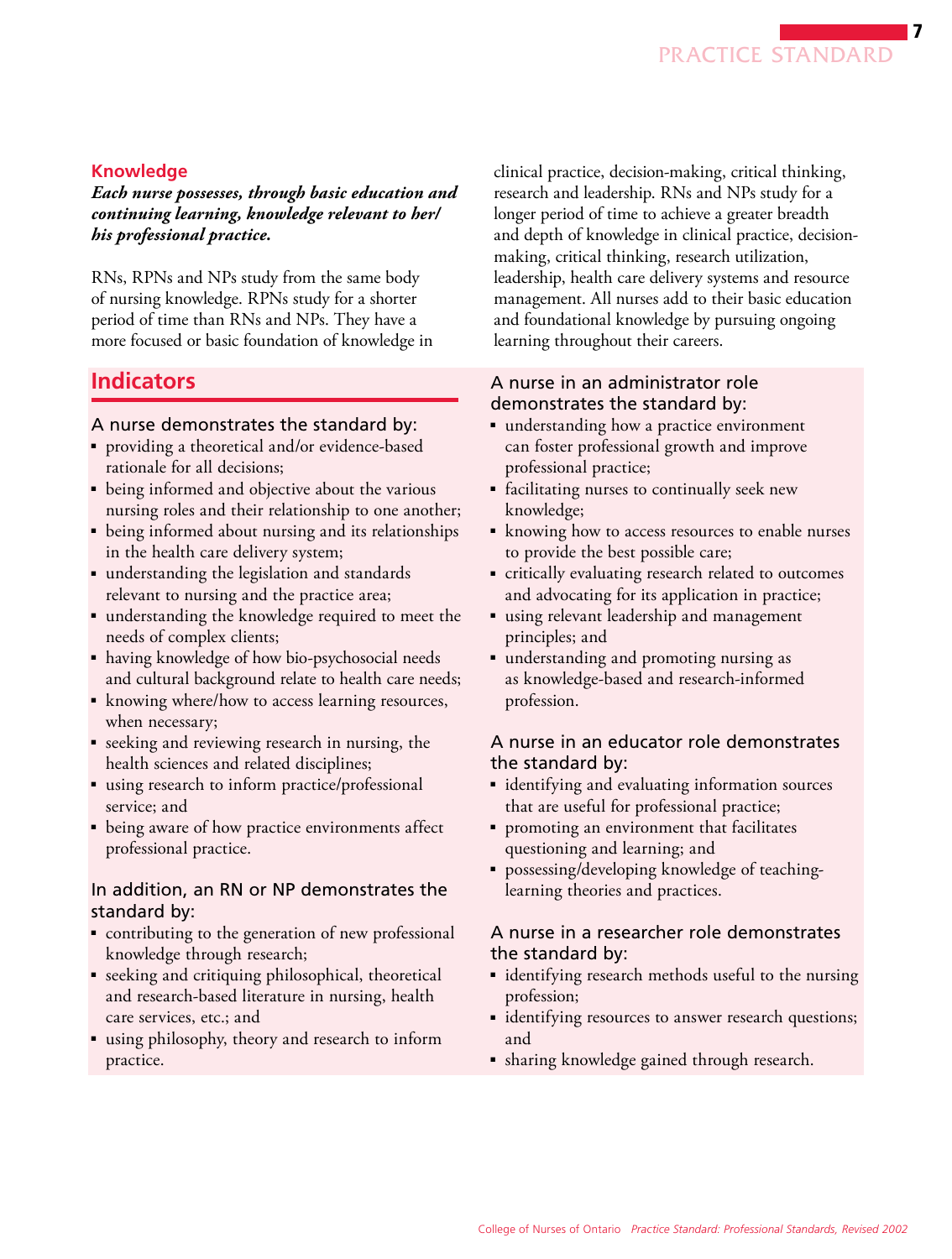#### <span id="page-7-0"></span>**Knowledge Application**

*Each nurse continually improves the application of professional knowledge.* 

The quality of professional nursing practice reflects nurses' application of knowledge. Nurses apply

# **Indicators**

#### A nurse demonstrates the standard by:

- ensuring that practice is based in theory and evidence and meets all relevant standards/ guidelines;
- assessing/describing the client situation using a theory, framework or evidence-based tool;
- identifying/recognizing abnormal or unexpected client responses and taking action appropriately;
- recognizing limits of practice and consulting appropriately;
- planning approaches to providing care/service with the client;
- ■ creating plans of care that address client needs, preferences, wishes and hopes;
- using best-practice guidelines to address client concerns and needs;
- managing multiple nursing interventions simultaneously;
- evaluating/describing the outcomes of specific interventions and modifying the plan/approach;
- identifying and addressing practice-related issues; and
- integrating research findings into professional service and practice.

#### In addition, an RN or NP demonstrates the standard by:

- analyzing and applying a wide range of information using a variety of frameworks or theories that result in a global approach and creative solutions;
- anticipating and preparing for possible outcomes

knowledge to practice using nursing frameworks, theories and/or processes. They employ knowledge in the performance of clinical skills because the technical and cognitive aspects of care are closely related and cannot be separated.

by analyzing all influences;

- identifying a full range of options based on a depth and breadth of knowledge;
- creating comprehensive and creative plans of care that reflect the complexity of client needs;
- meeting client needs regardless of complexity and predictability;
- analyzing and interpreting unusual client responses; and
- evaluating theoretical and research-based approaches for application to practice.

#### A nurse in an administrator role demonstrates the standard by:

- creating practice environments that support quality nursing practice;
- establishing and maintaining communication systems to support quality service and research;
- supporting and contributing to practice environments that encourage learning, and the application of nursing knowledge and research; and
- articulating an evidence base for all decisions and measuring the impact on practice.

#### A nurse in an educator role demonstrates the standard by:

- planning and implementing creative learning opportunities for students/nurses;
- critically analyzing and evaluating nursing practice and education; and
- creating an environment where learning is encouraged.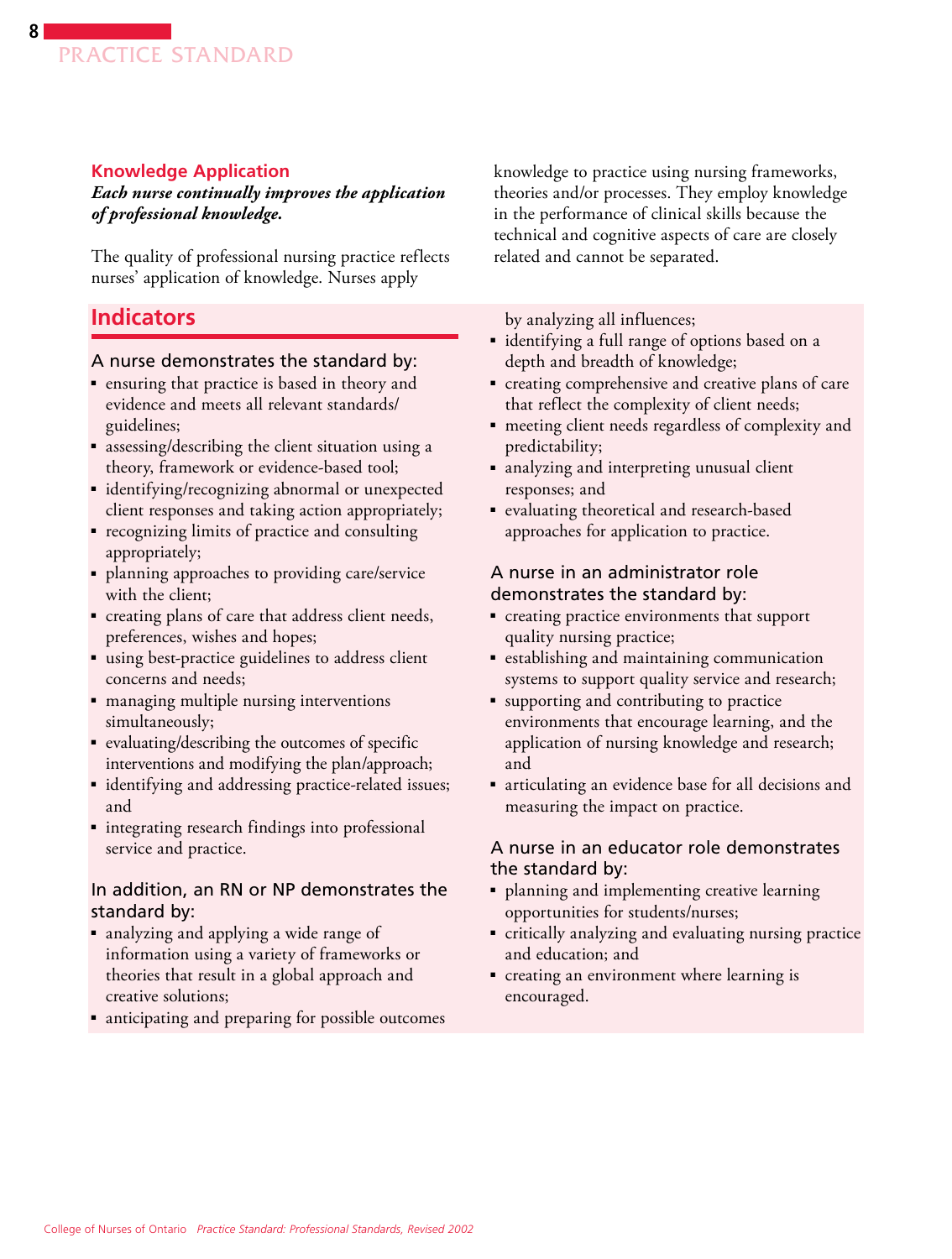- supporting and evaluating practice through research;
- facilitating the involvement of others in the research process;
- ■ ensuring that high standards are used in the research process;
- communicating research findings to decisionmakers and others;
- supporting and contributing to environments that encourage the application of research findings to professional practice;
- securing resources to explore nursing research; and
- ■ fostering an atmosphere of inquiry.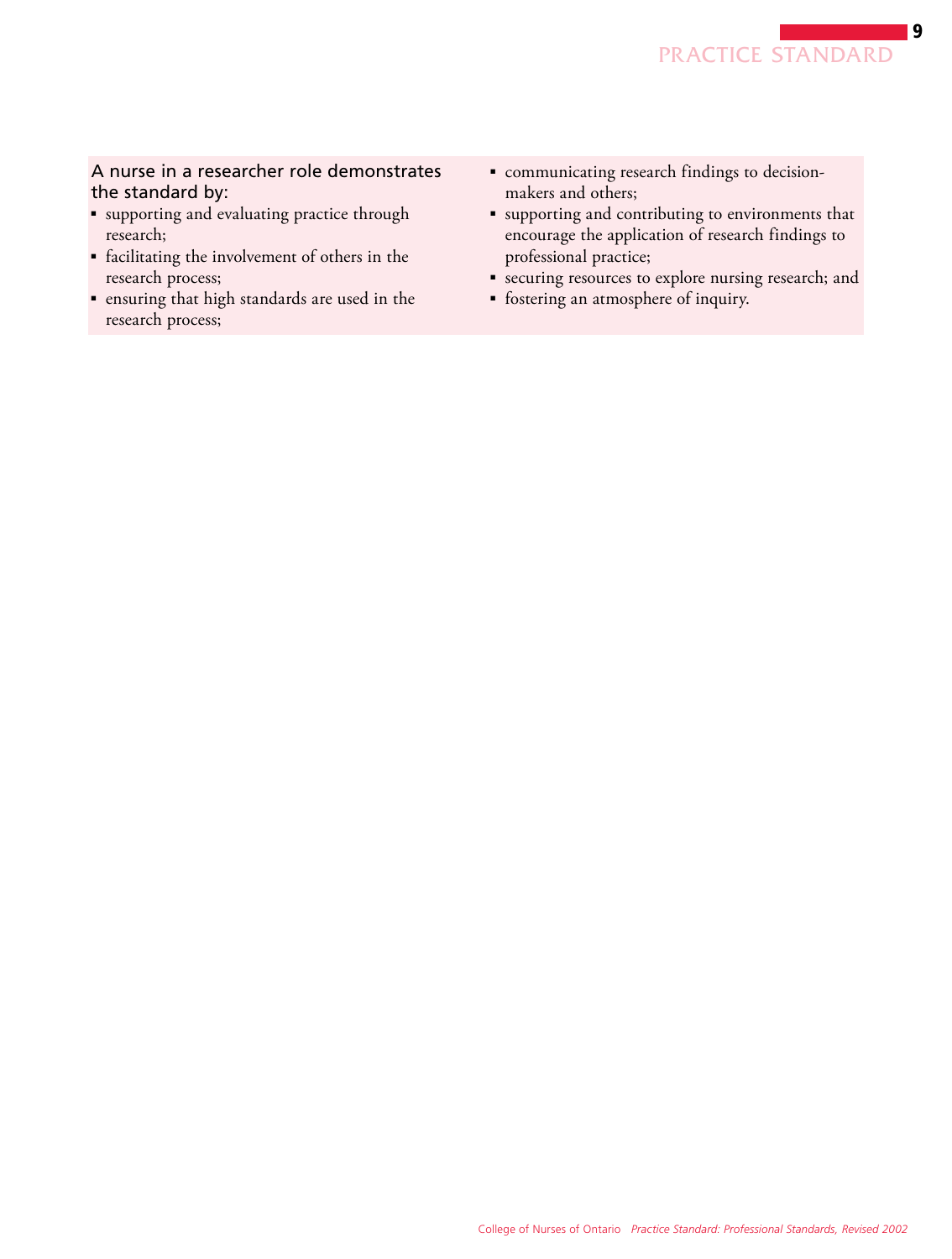#### <span id="page-9-0"></span>**Leadership**

*Each nurse demonstrates her/his leadership by providing, facilitating and promoting the best possible care/service to the public.* 

Leadership requires self-knowledge (understanding one's beliefs and values and being aware of how

# **Indicators**

#### A nurse demonstrates the standard by:

- role-modelling professional values, beliefs and attributes;
- collaborating with clients and the health care team to provide professional practice that respects the rights of clients;
- advocating for clients, the workplace and the profession;
- ■ providing direction to, collaborating with, and sharing knowledge and expertise with novices, students and unregulated care providers;
- acting as a role model and mentor to lessexperienced nurses and students;
- participating in nursing associations, committees and interest groups;
- providing leadership through formal and informal roles (e.g., team leader, charge nurse);
- taking action to resolve conflict; and
- developing innovative solutions to practice issues.

#### In addition, an RN or NP demonstrates the standard by:

■ coordinating care for complex clients and demonstrating leadership when collaborating with care providers.

# A nurse in an administrator role demonstrates the standard by: 8

■ identifying goals that reflect CNO's mission and values and facilitate the advancement of professional practice;

one's behaviour affects others), respect, trust, integrity, shared vision, learning, participation, good communication techniques and the ability to be a change facilitator.7 The leadership expectation is not limited to nurses in formal leadership positions. All nurses, regardless of their position, have opportunities for leadership.

- guiding/coaching nursing projects;
- ■ providing feedback and support to staff about nursing issues at an individual and organizational level;
- ■ creating opportunities for nurses to assume various leadership roles;
- involving nursing staff in decisions that affect their practice; and
- coordinating and supervising the development of client programs and services.

#### A nurse in an educator role demonstrates the standard by:

- ■ role-modelling the development of expertise and leadership qualities;
- enabling others to develop expertise and confidence in their abilities; and
- providing professional and educational advice to committees and teams.

#### A nurse in a researcher role demonstrates the standard by:

- communicating research findings to nurses and other team members;
- promoting nursing research;
- educating staff about the research process;
- promoting nursing through research that improves or validates professional practice; and
- advocating for nursing representation on research review committees.

7 Murdoch-Perra, B. (2001). Leadership: The keys to quality outcomes. *Journal of Nursing Care Quality, 15*(2), pp. 68–73.

<sup>8</sup>  Ferguson-Paré, M. (1998). Nursing leadership and autonomous professional practice of registered nurses. *Canadian Journal of Nursing Administration, 11*(2), pp. 7–3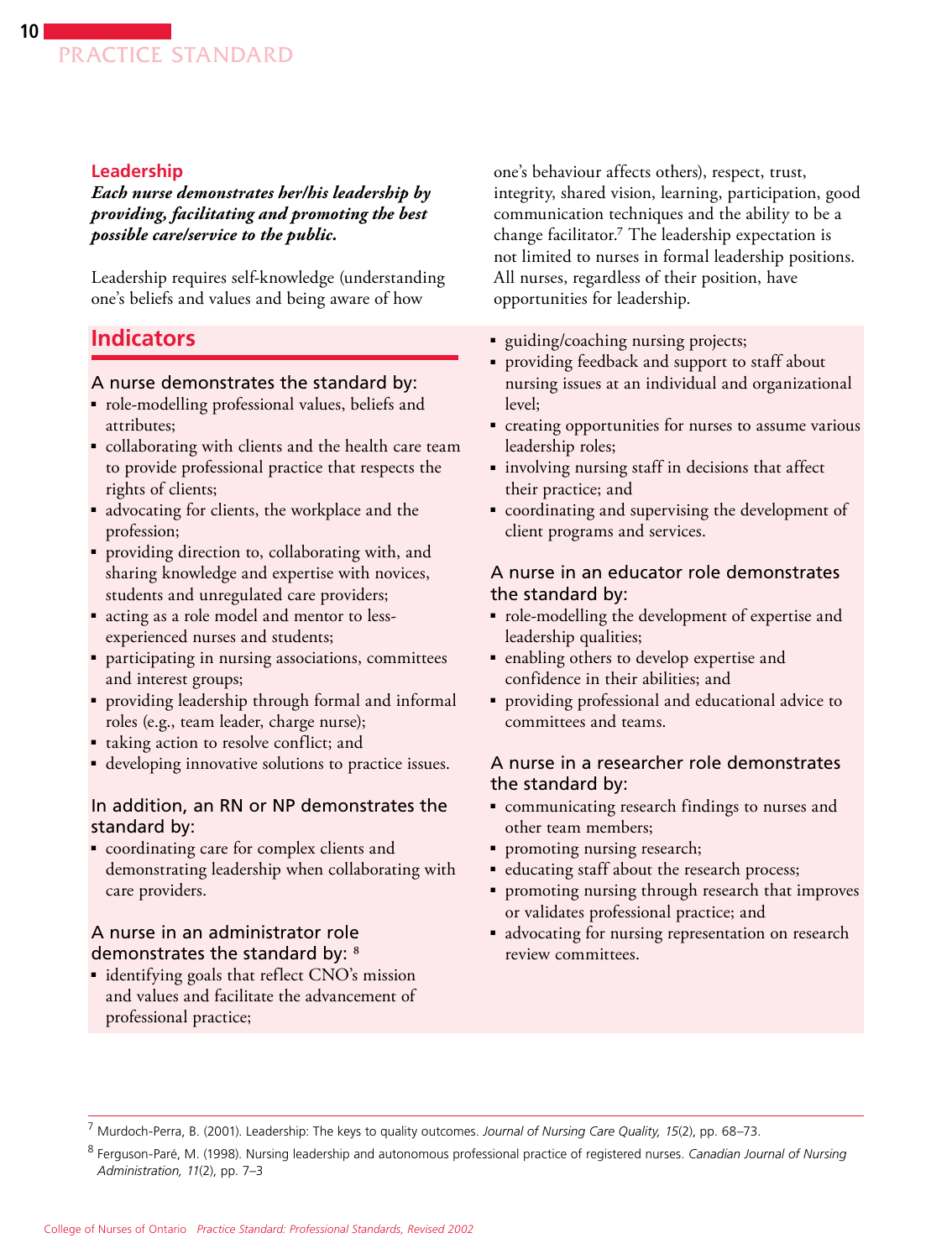

#### <span id="page-10-0"></span>**Relationships**

*Each nurse establishes and maintains respectful, collaborative, therapeutic and professional relationships.* 

Relationships include therapeutic nurse-client relationships and professional relationships with colleagues, health care team members and employers.

# **Indicators**

#### A nurse demonstrates the standard by:

- ■ practising according to CNO's *Therapeutic Nurse-Client Relationship, Revised 2006* practice standard;
- demonstrating respect and empathy for, and interest in clients;
- maintaining boundaries between professional therapeutic relationships and non-professional personal relationships;
- ensuring clients' needs remain the focus of nurseclient relationships;
- ■ ensuring that her/his personal needs are met outside of therapeutic nurse-client relationships;
- developing collaborative partnerships with clients and families that respect their needs, wishes, knowledge, experience, values and beliefs;
- recognizing the potential for client abuse;
- preventing abuse when possible; and
- taking action to stop abuse and reporting it appropriately.

#### **Therapeutic Nurse-Client Relationships**

The client's needs are the focus of the relationship, which is based on trust, respect, intimacy and the appropriate use of power.9 Nurses demonstrate empathy and caring in all relationships with clients, families and significant others. It is the responsibility of the nurse to establish and maintain the therapeutic relationship.

#### In addition, a nurse in an administrator role demonstrates the standard by:

- fostering an environment in which clients and nurses are safe from abuse;
- supporting the therapeutic nurse-client relationship;
- promoting a philosophy of client-centred care and collaborative relationships; and
- advocating for systems of care that acknowledge and support nurses in developing and maintaining therapeutic relationships.

#### A nurse in an educator role demonstrates the standard by:

- role-modelling therapeutic nurse-client relationships; and
- identifying and supporting education related to professional and therapeutic relationships.

#### A nurse in a researcher role demonstrates the standard by:

■ communicating knowledge of evidence-based, best-practice guidelines related to caring and therapeutic relationships.

<sup>9</sup> Refer to CNO's *Therapeutic Nurse-Client Relationship, Revised 2006* practice standard.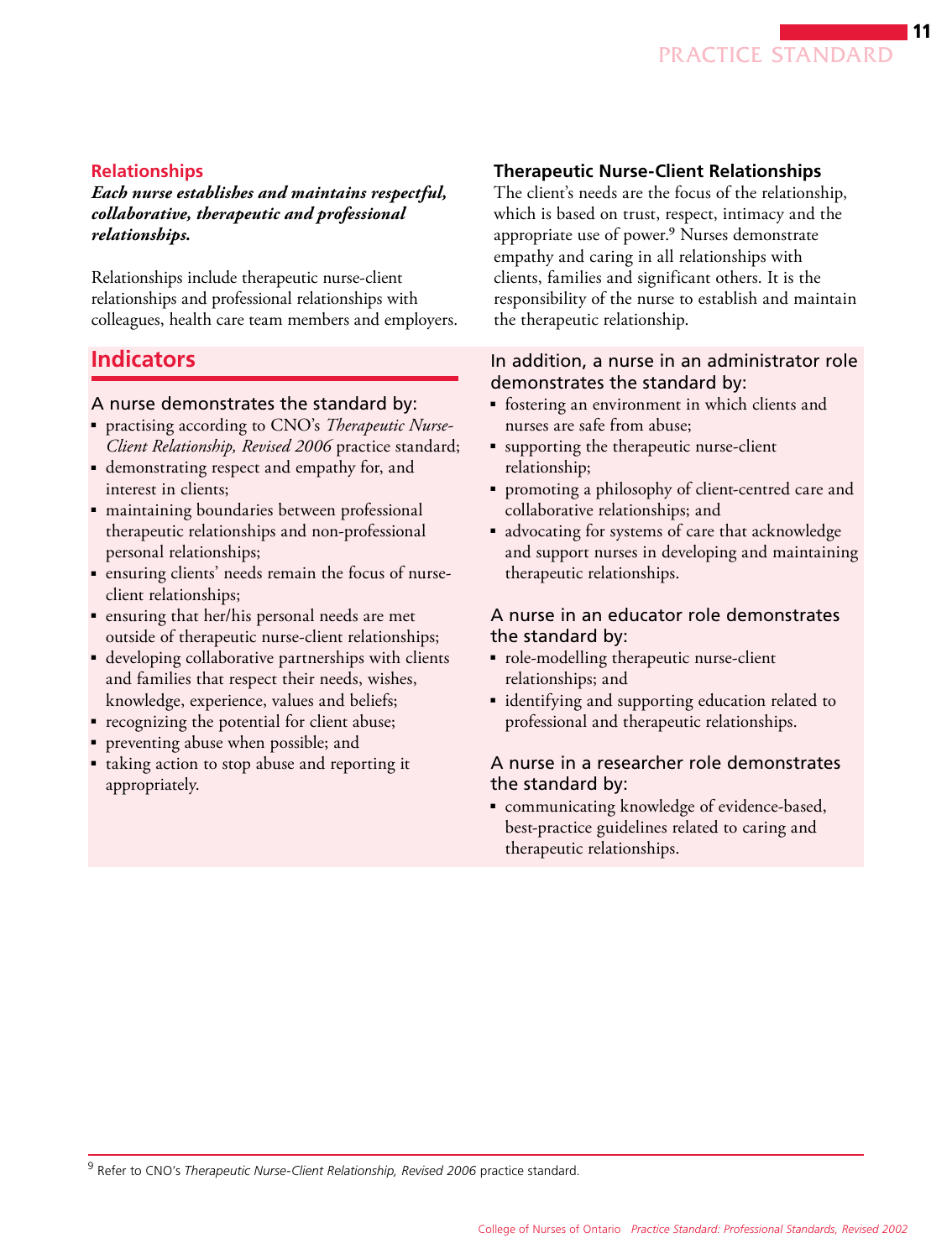## <span id="page-11-0"></span>**Professional Relationships**

Professional relationships are based on trust and respect, and result in improved client care.

# **Indicators**

#### A nurse demonstrates the standard by:

- role-modelling positive collegial relationships;
- using a wide range of communication and interpersonal skills to effectively establish and maintain collegial relationships;
- demonstrating knowledge of and respect for each other's roles, knowledge, expertise and unique contribution to the health care team;
- sharing knowledge with others to promote the best possible outcomes for clients;
- developing networks to share knowledge of best practices; and
- ■ demonstrating effective conflict-resolution skills.

#### In addition, a nurse in an administrator role demonstrates the standard by:

- promoting a work environment in which trust and respect among all health care disciplines is expected;
- ensuring systems are in place to effectively reduce and manage conflict between team members;
- supporting nurses to take action when clients are

at risk of harm from colleagues; and

■ valuing and acknowledging nursing expertise and contributions to the health care of clients.

#### A nurse in an educator role demonstrates the standard by:

- facilitating the development of conflict-resolution skills; and
- ■ supporting nurses in developing skills to address any unethical, unprofessional or unsafe behaviour of colleagues.

- communicating knowledge of the research process and relevant studies to other nurses and team members; and
- supporting nurses in participating in research studies.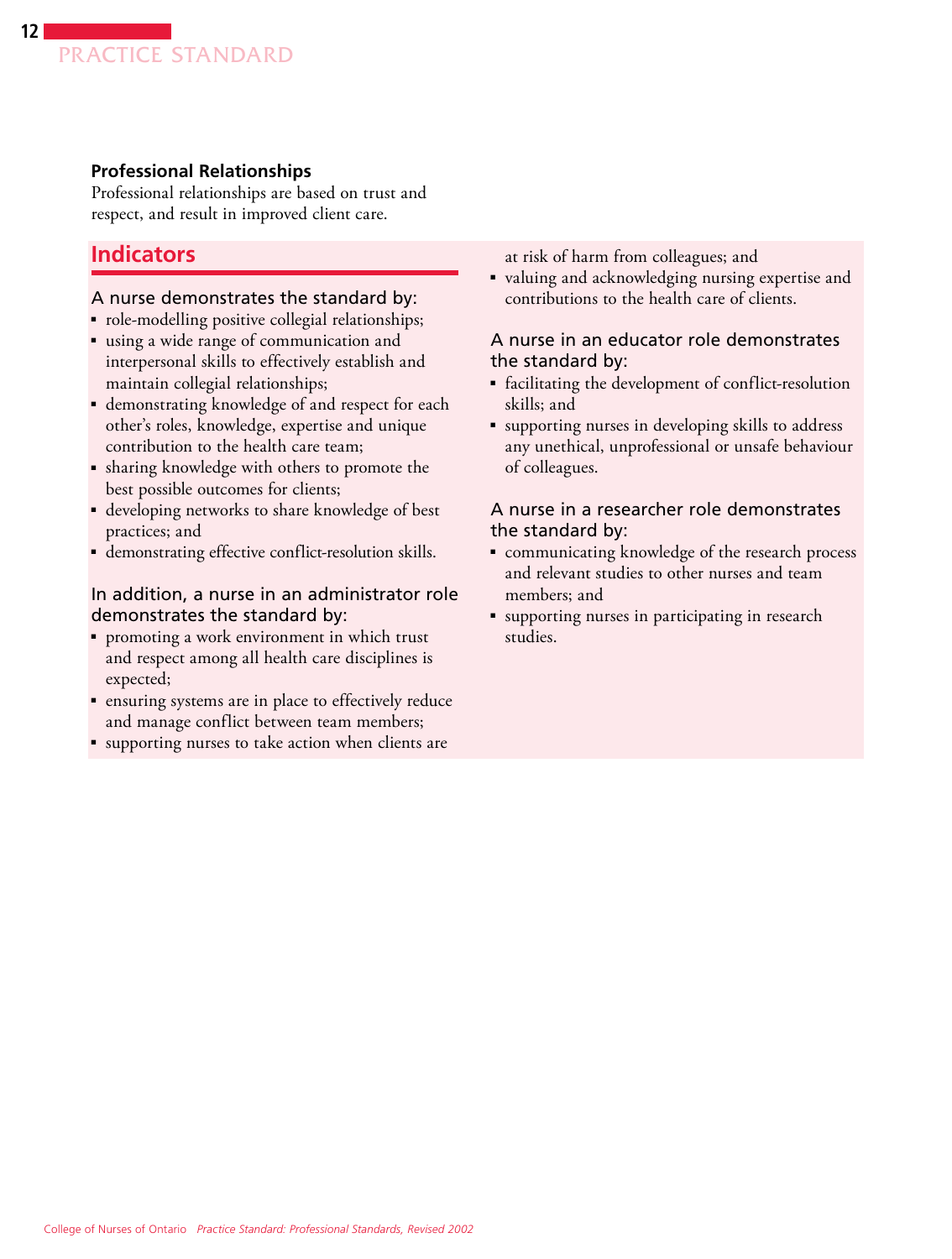PRACTICE STANDARD

13

## <span id="page-12-0"></span>**References**

- Association of Registered Nurses of Newfoundland. (1999). *Guidelines regarding shared scope of practice with licensed practical nurses.*
- Canadian Nurses Association. (1994). *Ethical guidelines for nurses in research involving human participants.* Ottawa: Author.
- College of Nurses of Ontario. (1999). *Entry to practice competencies for Ontario registered nurses.*  Toronto: Author.
- College of Nurses of Ontario. (2000). *Ethics.*  Toronto: Author.
- College of Nurses of Ontario. (2002). *Professional Standards.* Toronto: Author.
- College of Nurses of Ontario. (1999). *Therapeutic Nurse-Client Relationship, Revised 2006.* Toronto: Author.
- Ferguson-Pare, M. (1998). Nursing leadership and autonomous professional practice of registered nurses. *Canadian Journal of Nursing Administration, 11*(2), pp. 7–30.
- Lamond, D. & Thompson, C. (2000). Intuition and analysis in decision making and choice. *Journal of Nursing Scholarship, 33*(2), pp. 411–414.
- Murdoch-Perra, B. (2001). Leadership: The key to quality outcomes. *Journal of Nursing Care Quality, 15*(2), pp. 68–73.
- Royle, J., Dicenso, A., Boblin-Cummings, B., Blythe, J. & Mallette, C. (2000). RN and RPN decision making across settings. *Canadian Journal of Nursing Leadership, 13*(4), pp. 11–18.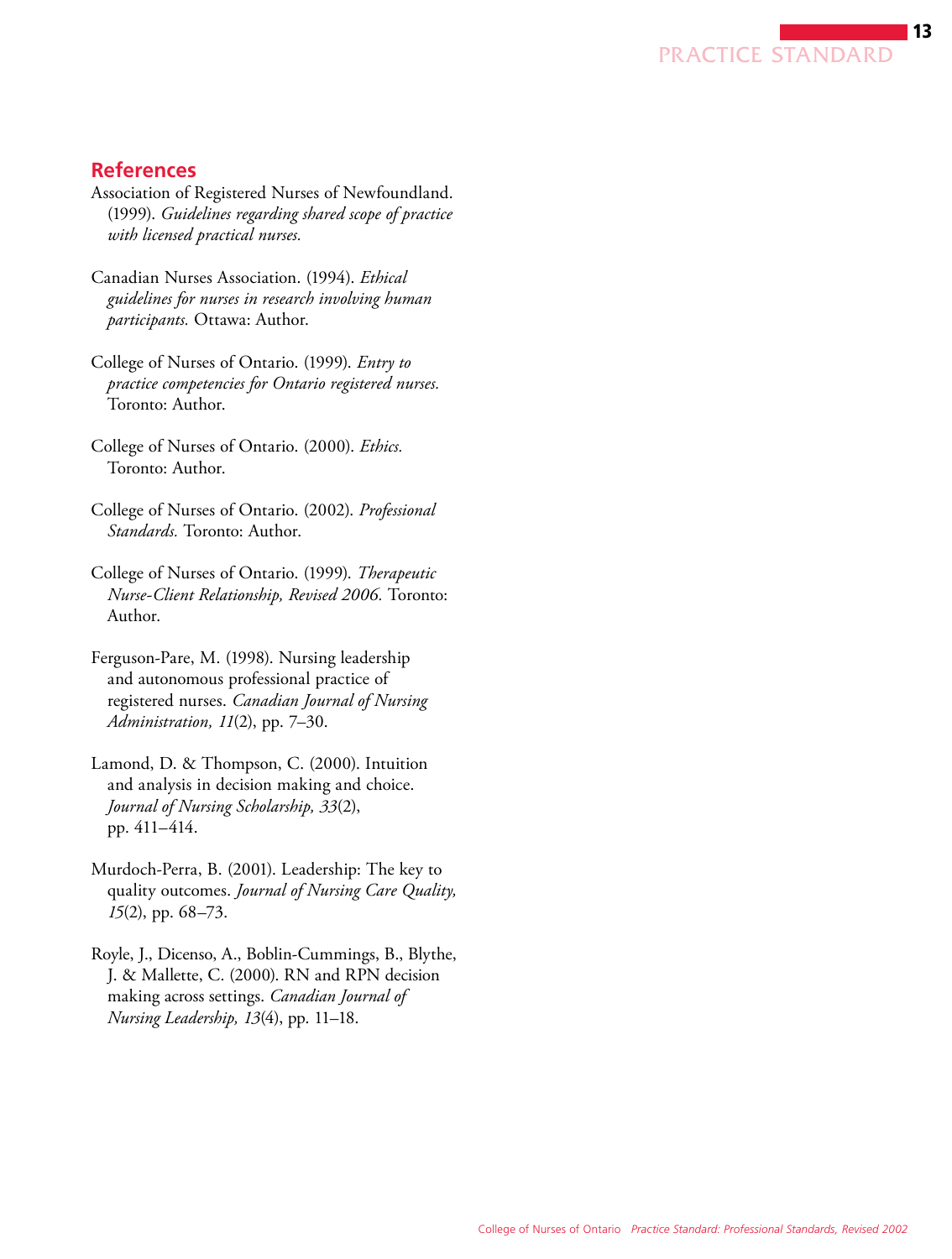

**Notes:**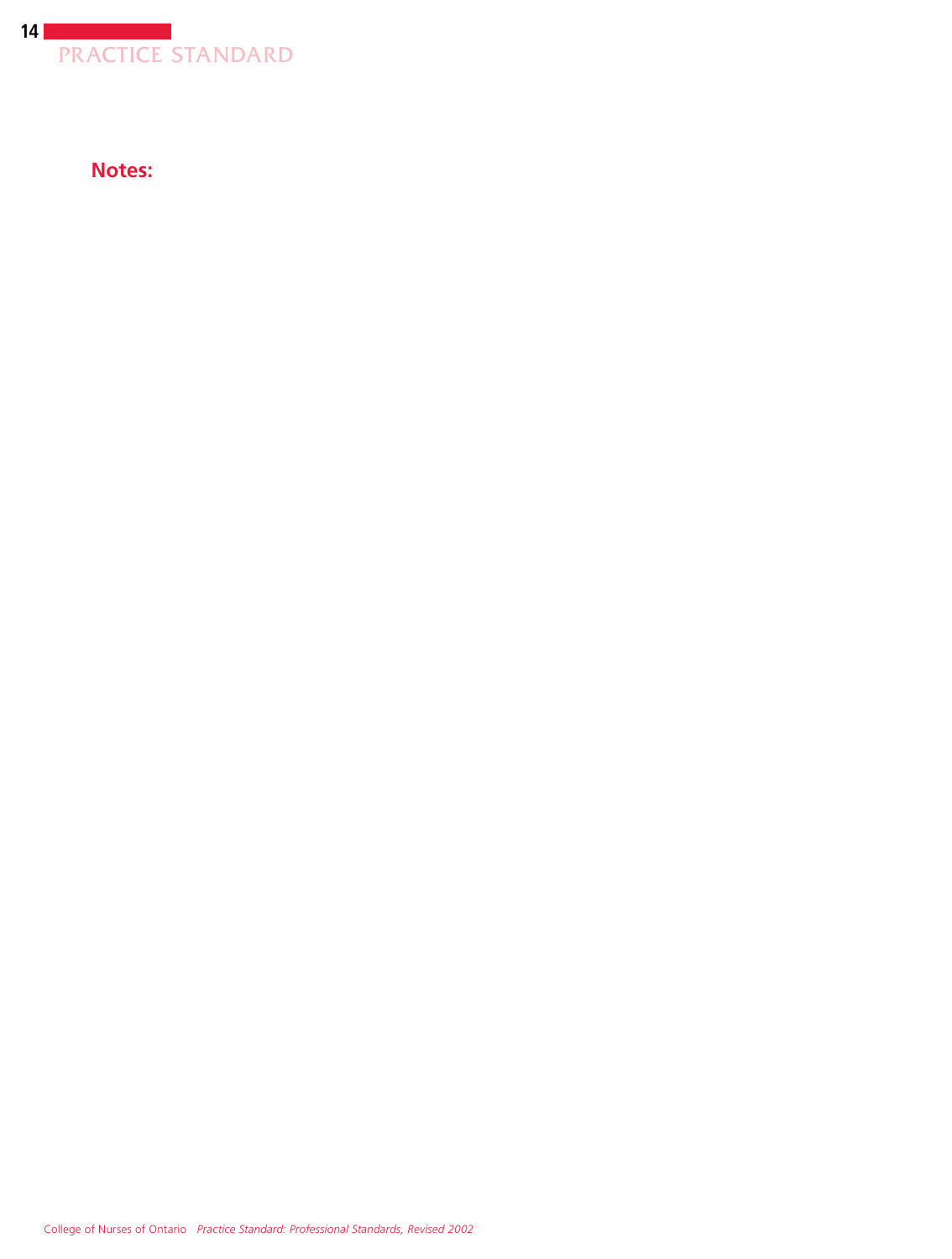

**Notes:**